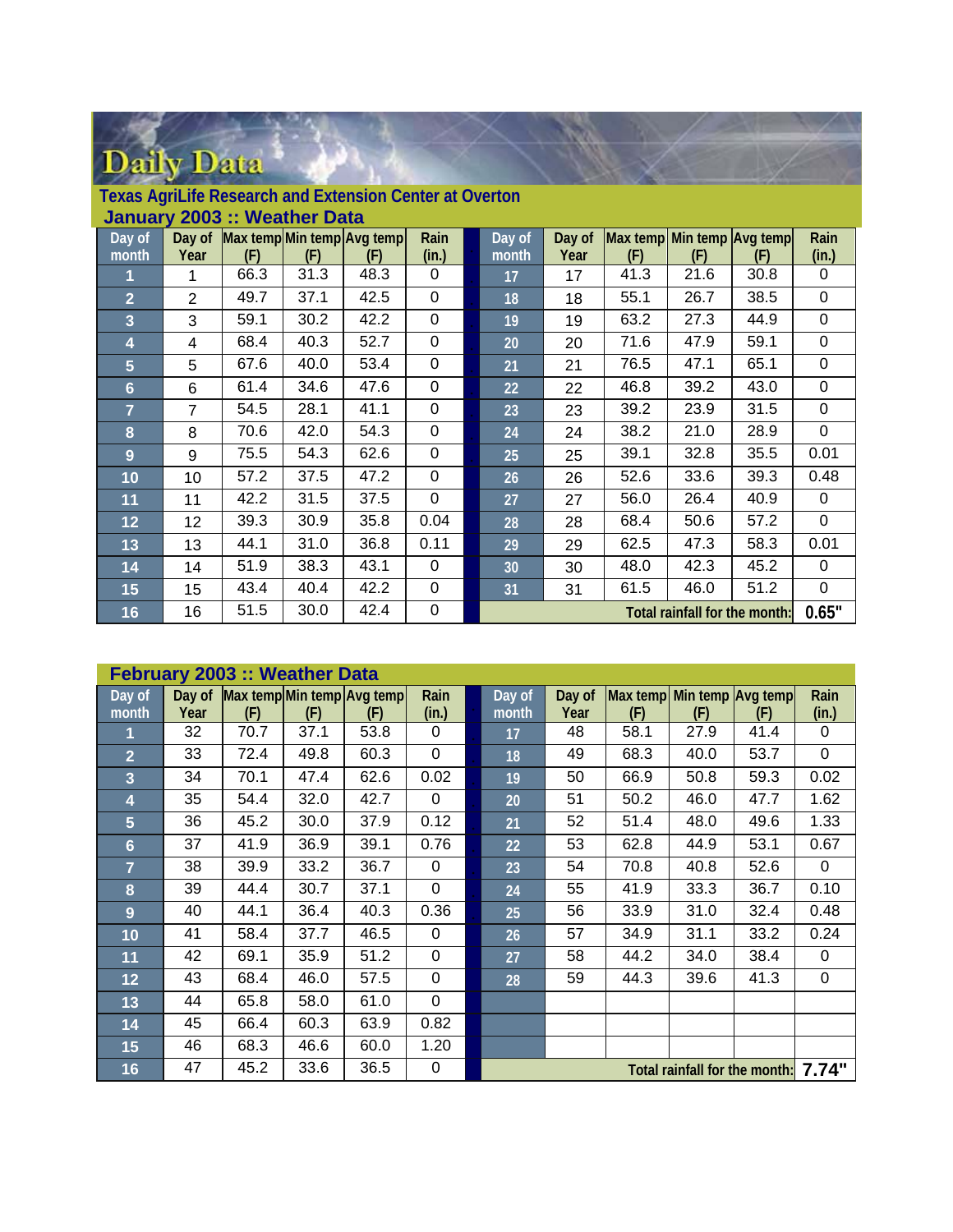|                         |      | <b>March 2003:: Weather Data</b> |      |                                          |               |                 |                |                                   |                               |      |               |
|-------------------------|------|----------------------------------|------|------------------------------------------|---------------|-----------------|----------------|-----------------------------------|-------------------------------|------|---------------|
| Day of<br>month         | Year | (F)                              | (F)  | Day of Max temp Min temp Avg temp<br>(F) | Rain<br>(in.) | Day of<br>month | Day of<br>Year | Max temp Min temp Avg temp<br>(F) | (F)                           | (F)  | Rain<br>(in.) |
| 1                       | 60   | 55.5                             | 40.1 | 46.4                                     | $\Omega$      | 17              | 76             | 76                                | 74.8                          | 46.7 | 60.7          |
| $\overline{2}$          | 61   | 58.6                             | 43.2 | 50.0                                     | $\mathbf 0$   | 18              | 77             | 77                                | 61.3                          | 51.9 | 56.7          |
| $\overline{\mathbf{3}}$ | 62   | 48.4                             | 42.4 | 45.1                                     | 0.23          | 19              | 78             | 78                                | 73.2                          | 50.0 | 60.5          |
| 4                       | 63   | 55.2                             | 43.0 | 48.6                                     | $\Omega$      | 20              | 79             | 79                                | 62.5                          | 53.7 | 57.4          |
| $5\phantom{.}$          | 64   | 57.6                             | 39.0 | 48.7                                     | 0.01          | 21              | 80             | 80                                | 62.3                          | 45.7 | 55.0          |
| 6                       | 65   | 61.1                             | 31.3 | 43.3                                     | $\Omega$      | 22              | 81             | 81                                | 62.6                          | 41.0 | 52.5          |
| $\overline{7}$          | 66   | 74.3                             | 39.6 | 54.2                                     | $\mathbf 0$   | 23              | 82             | 82                                | 72.0                          | 46.5 | 57.7          |
| 8                       | 67   | 70.3                             | 53.8 | 61.4                                     | $\mathbf 0$   | 24              | 83             | 83                                | 78.8                          | 51.0 | 64.2          |
| 9                       | 68   | 74.8                             | 49.8 | 61.7                                     | $\mathbf 0$   | 25              | 84             | 84                                | 70.9                          | 60.0 | 65.1          |
| 10                      | 69   | 68.1                             | 42.8 | 54.9                                     | $\mathbf 0$   | 26              | 85             | 85                                | 64.9                          | 54.7 | 59.3          |
| 11                      | 70   | 76.8                             | 46.2 | 60.0                                     | $\mathbf 0$   | 27              | 86             | 86                                | 76.4                          | 52.1 | 62.4          |
| 12                      | 71   | 75.7                             | 56.6 | 66.6                                     | 0             | 28              | 87             | 87                                | 63.6                          | 46.5 | 54.4          |
| 13                      | 72   | 77.2                             | 58.6 | 67.0                                     | 0.15          | 29              | 88             | 88                                | 55.4                          | 39.4 | 47.2          |
| 14                      | 73   | 76.2                             | 51.4 | 62.6                                     | $\Omega$      | 30 <sup>°</sup> | 89             | 89                                | 59.9                          | 30.2 | 45.0          |
| 15                      | 74   | 77.2                             | 52.0 | 64.6                                     | $\mathbf 0$   | 31              | 90             | 90                                | 74.4                          | 39.1 | 56.8          |
| 16                      | 75   | 73.9                             | 57.2 | 64.52                                    | 0             |                 |                |                                   | Total rainfall for the month: |      | 1.17"         |

|                 |                | <b>April 2003:: Weather Data</b> |      |                                   |                |                               |                |                                   |      |      |               |  |  |
|-----------------|----------------|----------------------------------|------|-----------------------------------|----------------|-------------------------------|----------------|-----------------------------------|------|------|---------------|--|--|
| Day of<br>month | Day of<br>Year | (F)                              | (F)  | Max temp Min temp Avg temp<br>(F) | Rain<br>(in.)  | Day of<br>month               | Day of<br>Year | Max temp Min temp Avg temp<br>(F) | (F)  | (F)  | Rain<br>(in.) |  |  |
| 1               | 91             | 76.0                             | 50.6 | 64.1                              | $\Omega$       | 17                            | 107            | 81.4                              | 53.9 | 67.4 | 0             |  |  |
| $\overline{2}$  | 92             | 78.1                             | 55.2 | 66.1                              | $\overline{0}$ | 18                            | 108            | 85.2                              | 59.6 | 71.6 | $\mathbf 0$   |  |  |
| 3               | 93             | 75.4                             | 58.9 | 66.7                              | $\overline{0}$ | 19                            | 109            | 74.3                              | 65.4 | 69.6 | 0.12          |  |  |
| 4               | 94             | 73.4                             | 64.3 | 67.3                              | 0.07           | 20                            | 110            | 74.7                              | 61.5 | 69.9 | 0             |  |  |
| 5               | 95             | 73.6                             | 56.3 | 66.4                              | 0              | 21                            | 111            | 76.8                              | 49.9 | 64.5 | $\mathbf 0$   |  |  |
| $6\phantom{1}6$ | 96             | 75.5                             | 62.1 | 68.6                              | 1.31           | 22                            | 112            | 73.7                              | 48.9 | 62.7 | $\mathbf 0$   |  |  |
| $\overline{7}$  | 97             | 75.0                             | 52.1 | 62.8                              | 0.01           | 23                            | 113            | 70.5                              | 53.4 | 62.6 | 0.17          |  |  |
| 8               | 98             | 60.8                             | 41.3 | 53.0                              | $\Omega$       | 24                            | 114            | 86.5                              | 65.7 | 74.9 | 0             |  |  |
| 9               | 99             | 59.0                             | 34.3 | 46.4                              | $\Omega$       | 25                            | 115            | 75.8                              | 57.4 | 67.0 | 0             |  |  |
| 10              | 100            | 72.1                             | 34.6 | 52.7                              | $\Omega$       | 26                            | 116            | 77.9                              | 49.7 | 64.2 | $\mathbf 0$   |  |  |
| 11              | 101            | 76.4                             | 43.6 | 59.7                              | $\Omega$       | 27                            | 117            | 83.8                              | 54.9 | 69.0 | $\mathbf 0$   |  |  |
| 12              | 102            | 80.4                             | 49.4 | 64.6                              | $\Omega$       | 28                            | 118            | 81.8                              | 60.1 | 71.3 | 0             |  |  |
| 13              | 103            | 82.3                             | 55.1 | 68.3                              | $\Omega$       | 29                            | 119            | 84.8                              | 60.8 | 73.2 | $\Omega$      |  |  |
| 14              | 104            | 81.7                             | 55.3 | 68.4                              | $\Omega$       | 30                            | 120            | 85.8                              | 63.9 | 74.0 | 0.04          |  |  |
| 15              | 105            | 79.9                             | 61.8 | 69.9                              | 0              |                               |                |                                   |      |      |               |  |  |
| 16              | 106            | 83.3                             | 64.2 | 72.0                              | $\mathbf 0$    | Total rainfall for the month: |                |                                   |      |      |               |  |  |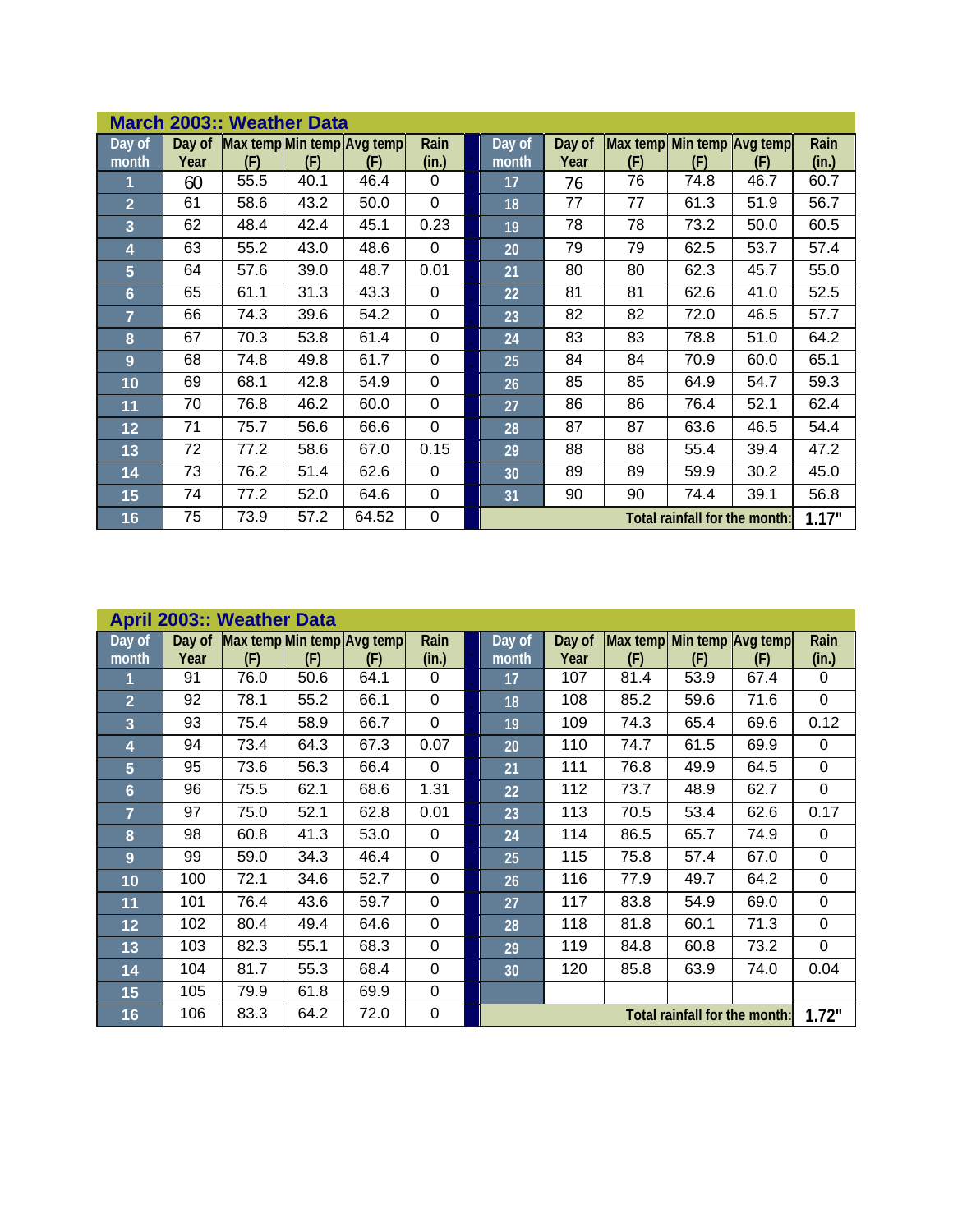|                 |      | May 2003:: Weather Data |      |                                          |               |                 |                               |                                   |      |      |               |
|-----------------|------|-------------------------|------|------------------------------------------|---------------|-----------------|-------------------------------|-----------------------------------|------|------|---------------|
| Day of<br>month | Year | (F)                     | (F)  | Day of Max temp Min temp Avg temp<br>(F) | Rain<br>(in.) | Day of<br>month | Day of<br>Year                | Max temp Min temp Avg temp<br>(F) | (F)  | (F)  | Rain<br>(in.) |
| 1               | 121  | 84.4                    | 67.7 | 75.1                                     | 0             | 17              | 137                           | 72.9                              | 64.0 | 68.8 | 0.04          |
| $\overline{2}$  | 122  | 85.2                    | 65.7 | 75.5                                     | 0             | 18              | 138                           | 86.1                              | 59.6 | 72.6 | 0             |
| 3               | 123  | 85.3                    | 65.9 | 75.8                                     | $\mathbf 0$   | 19              | 139                           | 89.4                              | 65.0 | 77.6 | 0             |
| 4               | 124  | 77.7                    | 72.4 | 75.1                                     | 0.01          | 20              | 140                           | 76.4                              | 66.5 | 71.6 | 0.02          |
| $5\phantom{.}$  | 125  | 80.4                    | 74.4 | 77.8                                     | $\mathbf 0$   | 21              | 141                           | 73.8                              | 61.7 | 66.9 | 0.01          |
| 6               | 126  | 81.0                    | 75.9 | 77.7                                     | 0.01          | 22              | 142                           | 80.3                              | 59.8 | 69.5 | 0             |
| $\overline{7}$  | 127  | 91.1                    | 75.8 | 82.0                                     | $\Omega$      | 23              | 143                           | 83.2                              | 57.2 | 70.7 | 0             |
| 8               | 128  | 90.8                    | 75.6 | 81.9                                     | $\mathbf 0$   | 24              | 144                           | 84.5                              | 61.3 | 73.3 | 0             |
| 9               | 129  | 90.3                    | 73.9 | 80.8                                     | $\mathbf 0$   | 25              | 145                           | 82.6                              | 65.2 | 72.7 | 0.82          |
| 10              | 130  | 86.8                    | 71.6 | 79.5                                     | $\mathbf 0$   | 26              | 146                           | 71.4                              | 64.2 | 67.7 | 0             |
| 11              | 131  | 79.6                    | 61.5 | 73.0                                     | 0.01          | 27              | 147                           | 79.8                              | 61.2 | 71.0 | 0             |
| 12              | 132  | 81.0                    | 56.0 | 68.7                                     | $\mathbf 0$   | 28              | 148                           | 82.4                              | 54.3 | 69.1 | 0             |
| 13              | 133  | 84.9                    | 63.2 | 73.9                                     | 0.37          | 29              | 149                           | 88.6                              | 62.8 | 75.5 | 0             |
| 14              | 134  | 87.0                    | 71.8 | 78.4                                     | $\Omega$      | 30              | 150                           | 94.9                              | 69.2 | 81.6 | 0             |
| 15              | 135  | 86.8                    | 72.8 | 79.0                                     | $\mathbf 0$   | 31              | 151                           | 93.4                              | 72.0 | 82.1 | 0             |
| 16              | 136  | 88.8                    | 69.2 | 78.5                                     | 0.15          |                 | Total rainfall for the month: | 1.44"                             |      |      |               |

|                              |                | June 2003:: Weather Data |      |                                  |               |                 |                               |                                   |      |      |               |
|------------------------------|----------------|--------------------------|------|----------------------------------|---------------|-----------------|-------------------------------|-----------------------------------|------|------|---------------|
| $\overline{Day}$ of<br>month | Day of<br>Year | (F)                      | (F)  | Max tempMin temp Avg temp<br>(F) | Rain<br>(in.) | Day of<br>month | Day of<br>Year                | Max temp Min temp Avg temp<br>(F) | (F)  | (F)  | Rain<br>(in.) |
| 1                            | 152            | 91.5                     | 71.5 | 80.2                             | $\Omega$      | 17              | 168                           | 82.4                              | 70.1 | 74.1 | 2.80          |
| $\overline{2}$               | 153            | 87.0                     | 74.1 | 79.0                             | 0             | 18              | 169                           | 86.0                              | 71.9 | 77.2 | 0             |
| $\overline{3}$               | 154            | 89.7                     | 68.7 | 79.5                             | $\Omega$      | 19              | 170                           | 87.0                              | 71.6 | 79.9 | $\mathbf 0$   |
| 4                            | 155            | 82.0                     | 69.3 | 75.1                             | 0             | 20              | 171                           | 85.6                              | 74.6 | 79.8 | 0.28          |
| 5                            | 156            | 78.4                     | 68.9 | 72.4                             | 2.84          | 21              | 172                           | 89.4                              | 74.4 | 82.3 | 0             |
| $6\phantom{1}6$              | 157            | 76.9                     | 68.1 | 72.3                             | 0.01          | 22              | 173                           | 91.6                              | 76.2 | 84.9 | 0             |
| $\overline{7}$               | 158            | 84.9                     | 61.9 | 73.2                             | $\Omega$      | 23              | 174                           | 93.6                              | 81.6 | 87.2 | 0             |
| $\overline{\mathbf{8}}$      | 159            | 78.1                     | 63.2 | 70.4                             | $\Omega$      | 24              | 175                           | 94.3                              | 79.5 | 87.6 | 0             |
| 9                            | 160            | 91.5                     | 63.8 | 77.5                             | $\mathbf 0$   | 25              | 176                           | 94.4                              | 81.2 | 86.7 | $\mathbf 0$   |
| 10                           | 161            | 88.4                     | 73.4 | 80.4                             | $\mathbf 0$   | 26              | 177                           | 86.5                              | 74.6 | 81.5 | 0.45          |
| 11                           | 162            | 91.9                     | 75.5 | 84.0                             | 0.03          | 27              | 178                           | 84.2                              | 72.6 | 81.5 | 0             |
| 12                           | 163            | 83.5                     | 66.7 | 73.7                             | 2.02          | 28              | 179                           | 86.1                              | 67.6 | 76.9 | 0             |
| 13                           | 164            | 74.9                     | 67.6 | 72.3                             | 1.67          | 29              | 180                           | 89.5                              | 71.1 | 80.6 | 0             |
| 14                           | 165            | 87.1                     | 69.0 | 77.0                             | $\Omega$      | 30 <sup>°</sup> | 181                           | 88.5                              | 75.8 | 81.7 | 0             |
| 15                           | 166            | 83.0                     | 67.5 | 72.8                             | 0             |                 |                               |                                   |      |      |               |
| 16                           | 167            | 82.9                     | 69.7 | 73.9                             | 0.39          |                 | Total rainfall for the month: | 10.49"                            |      |      |               |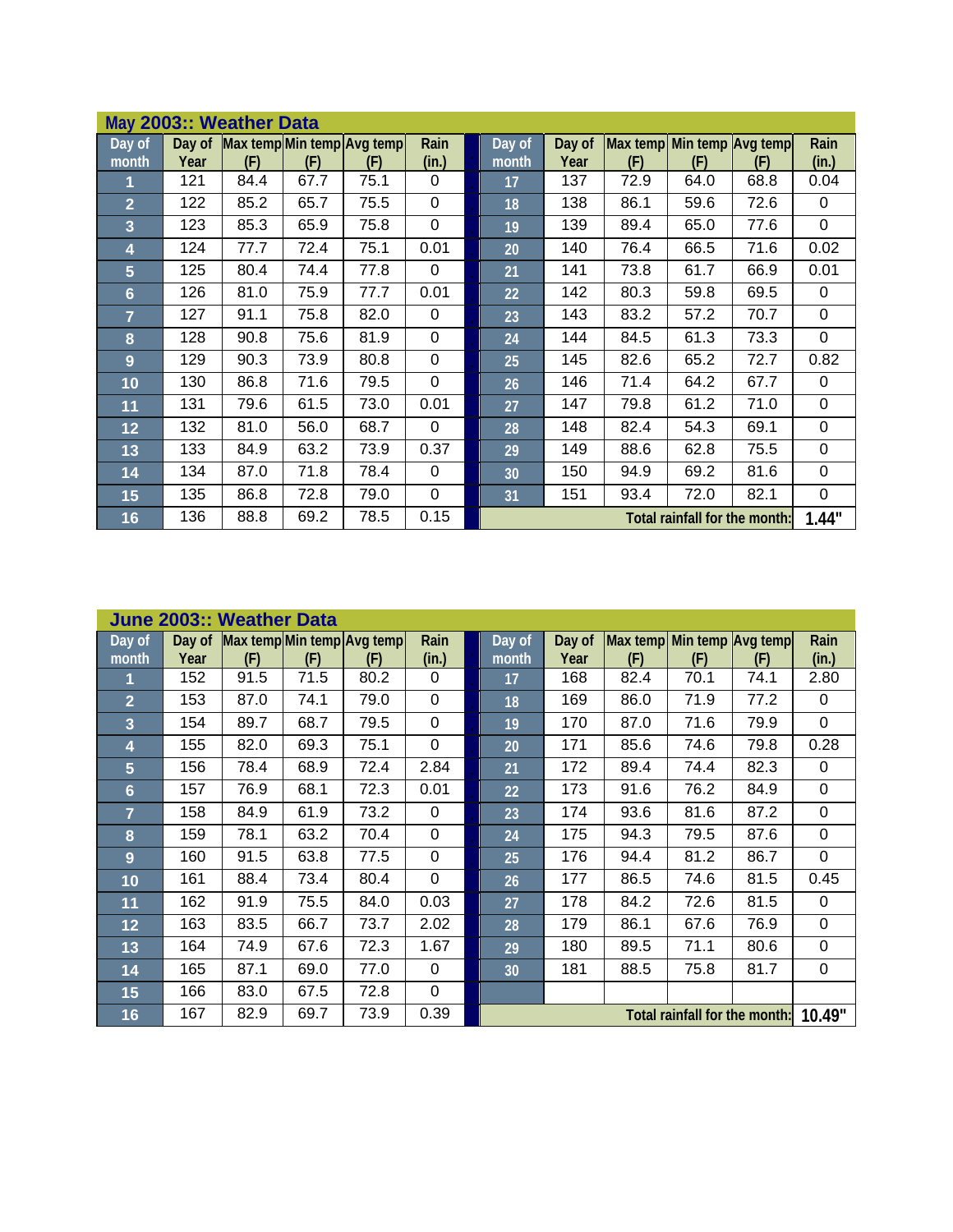|                         |      | <b>July 2003:: Weather Data</b> |      |                                          |                |                 |                               |                                   |      |      |                |
|-------------------------|------|---------------------------------|------|------------------------------------------|----------------|-----------------|-------------------------------|-----------------------------------|------|------|----------------|
| Day of<br>month         | Year | (F)                             | (F)  | Day of Max temp Min temp Avg temp<br>(F) | Rain<br>(in.)  | Day of<br>month | Day of<br>Year                | Max temp Min temp Avg temp<br>(F) | (F)  | (F)  | Rain<br>(in.)  |
| 1                       | 182  | 91.8                            | 75.2 | 82.6                                     | $\Omega$       | 17              | 198                           | 94.4                              | 79.4 | 86.4 | 0              |
| $\overline{2}$          | 183  | 93.3                            | 78.9 | 85.3                                     | $\overline{0}$ | 18              | 199                           | 95.7                              | 79.6 | 89.2 | 0              |
| $\overline{\mathbf{3}}$ | 184  | 92.6                            | 79.8 | 85.9                                     | $\overline{0}$ | 19              | 200                           | 93.7                              | 81.2 | 88.4 | 0              |
| 4                       | 185  | 89.8                            | 76.1 | 82.0                                     | 0.05           | 20              | 201                           | 95.4                              | 80.5 | 88.8 | 0              |
| $5\phantom{.}$          | 186  | 87.3                            | 76.9 | 81.6                                     | $\Omega$       | 21              | 201                           | 96.2                              | 79.8 | 89.4 | 0              |
| 6                       | 187  | 91.0                            | 78.7 | 82.6                                     | $\Omega$       | 22              | 203                           | 95.6                              | 80.0 | 88.7 | $\overline{0}$ |
| $\overline{7}$          | 188  | 90.9                            | 78.3 | 83.7                                     | $\mathbf 0$    | 23              | 204                           | 89.3                              | 74.2 | 83.5 | 1.13           |
| 8                       | 189  | 91.0                            | 76.6 | 83.1                                     | $\mathbf 0$    | 24              | 205                           | 87.7                              | 75.5 | 81.7 | $\mathbf 0$    |
| 9                       | 190  | 88.1                            | 77.8 | 82.2                                     | $\mathbf 0$    | 25              | 206                           | 90.1                              | 76.8 | 83.3 | 0.15           |
| 10                      | 191  | 92.3                            | 77.7 | 84.7                                     | $\overline{0}$ | 26              | 207                           | 91.8                              | 74.6 | 85.1 | 0.90           |
| 11                      | 192  | 91.4                            | 81.2 | 85.6                                     | $\mathbf 0$    | 27              | 208                           | 92.7                              | 78.2 | 86.4 | 0              |
| 12                      | 193  | 92.8                            | 75.2 | 84.8                                     | $\mathbf 0$    | 28              | 209                           | 93.0                              | 73.9 | 83.5 | 0              |
| 13                      | 194  | 92.5                            | 77.0 | 84.0                                     | 0.34           | 29              | 210                           | 95.0                              | 75.0 | 85.0 | 0              |
| 14                      | 195  | 92.5                            | 74.8 | 83.9                                     | $\Omega$       | 30 <sup>°</sup> | 211                           | 93.9                              | 75.0 | 84.5 | 0.08           |
| 15                      | 196  | 90.8                            | 74.3 | 83.3                                     | 0              | 31              | 212                           | 90.0                              | 73.0 | 81.5 | 0              |
| 16                      | 197  | 92.5                            | 77.1 | 84.8                                     | $\mathbf 0$    |                 | Total rainfall for the month: | 2.65"                             |      |      |                |

| Day of         |      |      |      | Day of Max temp Min temp Avg temp | Rain        | Day of | Day of | Max temp Min temp Avg temp |      |                               | Rain        |
|----------------|------|------|------|-----------------------------------|-------------|--------|--------|----------------------------|------|-------------------------------|-------------|
| month          | Year | (F)  | (F)  | (F)                               | (in.)       | month  | Year   | (F)                        | (F)  | (F)                           | (in.)       |
|                | 213  | 94.4 | 75.6 | 83.7                              | $\Omega$    | 17     | 229    | 95.8                       | 72.9 | 84.1                          | $\Omega$    |
| $\overline{2}$ | 214  | 92.6 | 76.2 | 83.0                              | $\mathbf 0$ | 18     | 230    | 97.3                       | 75.7 | 85.8                          | $\mathbf 0$ |
| 3              | 215  | 89.6 | 75.7 | 81.6                              | $\mathbf 0$ | 19     | 231    | 95.6                       | 73.6 | 84.9                          | $\mathbf 0$ |
| 4              | 216  | 93.2 | 75.0 | 82.5                              | $\mathbf 0$ | 20     | 232    | 95.3                       | 74.2 | 84.1                          | $\Omega$    |
| $5\phantom{.}$ | 217  | 94.0 | 76.8 | 84.0                              | $\mathbf 0$ | 21     | 233    | 96.0                       | 74.6 | 84.1                          | $\mathbf 0$ |
| $6\phantom{1}$ | 218  | 98.6 | 78.9 | 87.5                              | $\mathbf 0$ | 22     | 234    | 93.3                       | 68.3 | 80.4                          | $\mathbf 0$ |
| $\overline{7}$ | 219  | 96.5 | 71.1 | 84.3                              | $\mathbf 0$ | 23     | 235    | 95.4                       | 72.0 | 82.7                          | $\mathbf 0$ |
| 8              | 220  | 93.2 | 73.1 | 83.5                              | $\mathbf 0$ | 24     | 236    | 97.1                       | 72.6 | 84.2                          | $\mathbf 0$ |
| 9              | 221  | 91.0 | 68.6 | 80.2                              | 0           | 25     | 237    | 95.6                       | 71.5 | 83.3                          | $\Omega$    |
| 10             | 222  | 94.8 | 70.7 | 82.2                              | $\mathbf 0$ | 26     | 238    | 89.3                       | 76.0 | 81.8                          | $\mathbf 0$ |
| 11             | 223  | 85.5 | 67.1 | 75.8                              | 0.33        | 27     | 239    | 94.9                       | 72.8 | 79.6                          | 0.54        |
| 12             | 224  | 85.9 | 67.6 | 73.7                              | 0.20        | 28     | 240    | 94.1                       | 73.0 | 81.5                          | 0.01        |
| 13             | 225  | 85.2 | 67.6 | 74.7                              | $\mathbf 0$ | 29     | 241    | 94.1                       | 73.5 | 82.7                          | $\Omega$    |
| 14             | 226  | 88.1 | 69.9 | 77.1                              | 0.12        | 30     | 242    | 92.3                       | 72.7 | 81.0                          | $\Omega$    |
| 15             | 227  | 92.7 | 68.9 | 79.9                              | $\mathbf 0$ | 31     | 243    | 83.5                       | 74.1 | 77.1                          | 0.19        |
| 16             | 228  | 94.0 | 72.0 | 82.5                              | $\mathsf 0$ |        |        |                            |      | Total rainfall for the month: | 1.39"       |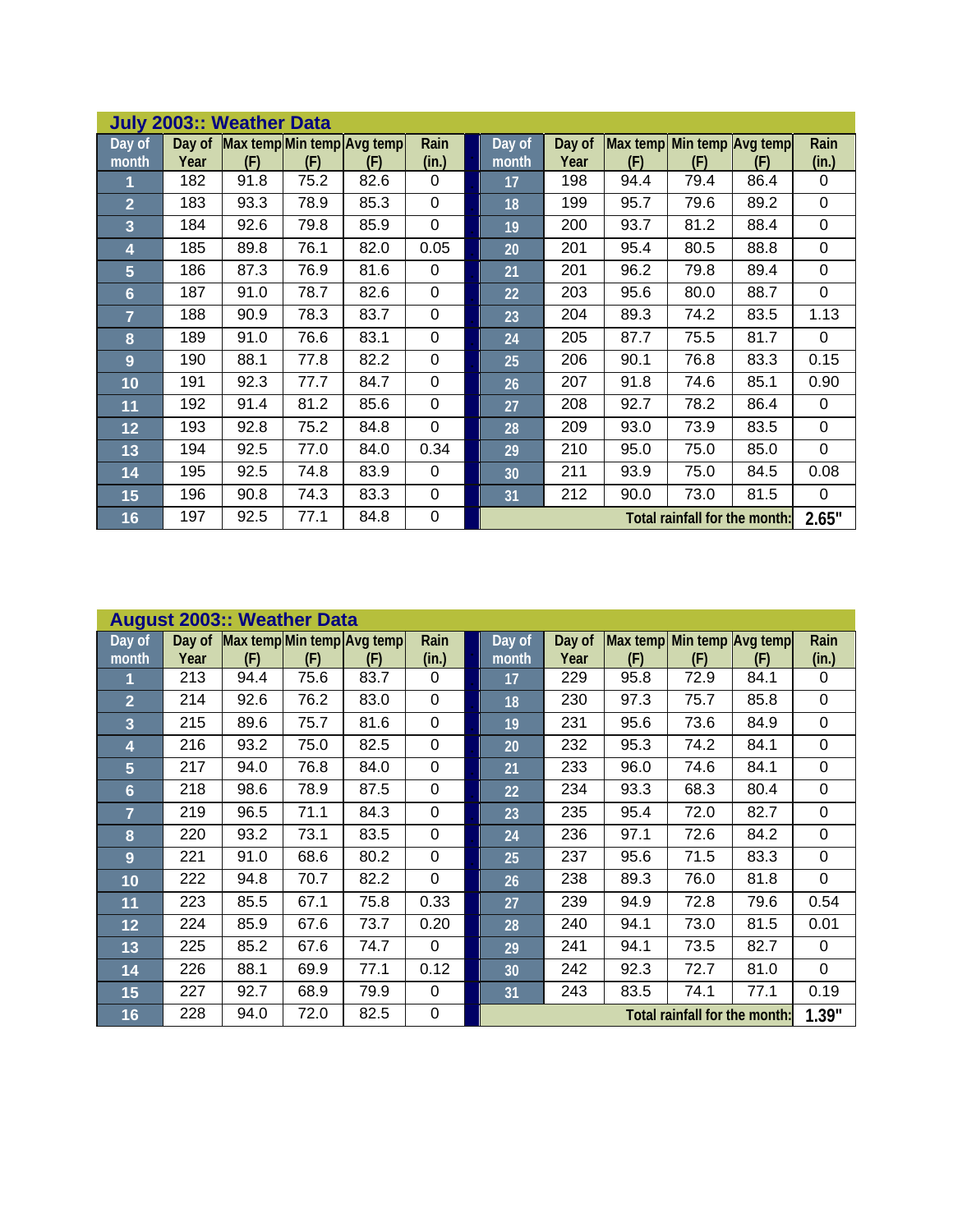|                |        | September 2003:: Weather Data |      |                            |                |                 |                               |                            |      |      |       |
|----------------|--------|-------------------------------|------|----------------------------|----------------|-----------------|-------------------------------|----------------------------|------|------|-------|
| Day of         | Day of |                               |      | Max temp Min temp Avg temp | Rain           | Day of          | Day of                        | Max temp Min temp Avg temp |      |      | Rain  |
| month          | Year   | (F)                           | (F)  | (F)                        | (in.)          | month           | Year                          | (F)                        | (F)  | (F)  | (in.) |
| 1              | 244    | 82.4                          | 74.3 | 77.2                       | 0.77           | 17              | 260                           | 87.8                       | 60.0 | 73.9 | 0     |
| $\overline{2}$ | 245    | 84.5                          | 72.2 | 77.2                       | 0.01           | 18              | 261                           | 87.8                       | 61.8 | 74.1 | 0     |
| $\overline{3}$ | 246    | 88.4                          | 74.1 | 79.1                       | 0              | 19              | 262                           | 83.3                       | 64.3 | 72.5 | 0     |
| 4              | 247    | 89.8                          | 72.1 | 78.9                       | $\mathbf 0$    | 20              | 263                           | 83.8                       | 64.7 | 73.1 | 0     |
| 5              | 248    | 85.2                          | 65.9 | 74.7                       | $\mathbf 0$    | 21              | 264                           | 71.8                       | 68.1 | 70.0 | 0.30  |
| 6              | 249    | 84.3                          | 58.0 | 70.0                       | $\mathbf 0$    | 22              | 265                           | 84.3                       | 62.5 | 70.8 | 0.01  |
| $\overline{7}$ | 250    | 85.8                          | 57.2 | 70.9                       | $\mathbf 0$    | 23              | 266                           | 85.8                       | 62.6 | 73.7 | 0     |
| 8              | 251    | 86.4                          | 64.3 | 74.8                       | $\mathbf 0$    | 24              | 267                           | 87.6                       | 67.0 | 76.1 | 0     |
| 9              | 252    | 89.2                          | 65.3 | 77.1                       | $\overline{0}$ | 25              | 268                           | 86.6                       | 65.1 | 75.1 | 0     |
| 10             | 253    | 89.2                          | 66.3 | 77.5                       | $\overline{0}$ | 26              | 269                           | 84.0                       | 67.0 | 74.5 | 0     |
| 11             | 254    | 85.6                          | 71.4 | 77.3                       | 0.61           | 27              | 270                           | 88.9                       | 63.3 | 76.0 | 0     |
| 12             | 255    | 77.5                          | 68.8 | 72.2                       | 0.55           | 28              | 271                           | 80.4                       | 52.4 | 67.3 | 0     |
| 13             | 256    | 84.9                          | 66.9 | 73.9                       | 0.01           | 29              | 272                           | 76.9                       | 50.1 | 63.4 | 0     |
| 14             | 257    | 82.0                          | 62.5 | 71.0                       | $\Omega$       | 30 <sup>°</sup> | 273                           | 78.5                       | 51.1 | 63.5 | 0     |
| 15             | 258    | 83.5                          | 61.1 | 71.3                       | $\Omega$       |                 |                               |                            |      |      |       |
| 16             | 259    | 86.2                          | 63.7 | 73.9                       | 0              |                 | Total rainfall for the month: | 2.26"                      |      |      |       |

|                         |        | October 2003:: Weather Data |      |                            |             |                 |                               |                            |      |      |             |
|-------------------------|--------|-----------------------------|------|----------------------------|-------------|-----------------|-------------------------------|----------------------------|------|------|-------------|
| Day of                  | Day of |                             |      | Max temp Min temp Avg temp | Rain        | Day of          | Day of                        | Max temp Min temp Avg temp |      |      | Rain        |
| month                   | Year   | (F)                         | (F)  | (F)                        | (in.)       | month           | Year                          | (F)                        | (F)  | (F)  | (in.)       |
| 1                       | 274    | 77.9                        | 50.7 | 63.4                       | 0           | 17              | 290                           | 75.0                       | 56.9 | 66.9 | 0           |
| $\overline{2}$          | 275    | 72.6                        | 54.6 | 62.4                       | $\mathbf 0$ | 18              | 291                           | 76.1                       | 48.2 | 61.0 | $\mathbf 0$ |
| $\overline{\mathbf{3}}$ | 276    | 78.4                        | 48.4 | 62.8                       | $\mathbf 0$ | 19              | 292                           | 82.0                       | 51.1 | 64.6 | 0           |
| 4                       | 277    | 84.5                        | 51.6 | 67.7                       | $\mathbf 0$ | 20              | 293                           | 84.3                       | 53.9 | 67.4 | $\mathbf 0$ |
| 5                       | 278    | 68.9                        | 63.4 | 65.9                       | 1.25        | 21              | 294                           | 85.9                       | 60.2 | 72.3 | 0           |
| $6\phantom{1}6$         | 279    | 70.9                        | 64.5 | 67.1                       | 0.98        | 22              | 295                           | 90.1                       | 65.0 | 74.1 | 0           |
| $\overline{7}$          | 280    | 82.6                        | 63.6 | 70.1                       | 0.01        | 23              | 296                           | 88.7                       | 55.0 | 70.3 | 0           |
| 8                       | 281    | 81.9                        | 64.8 | 71.7                       | $\Omega$    | 24              | 297                           | 87.2                       | 60.1 | 72.8 | $\mathbf 0$ |
| 9                       | 282    | 72.0                        | 69.8 | 71.0                       | 0.54        | 25              | 298                           | 78.7                       | 61.9 | 70.7 | 0.05        |
| 10                      | 283    | 80.3                        | 65.8 | 72.0                       | 0           | 26              | 299                           | 62.3                       | 51.5 | 56.9 | 0.02        |
| 11                      | 284    | 82.2                        | 59.7 | 70.2                       | $\Omega$    | 27              | 300                           | 72.0                       | 45.2 | 57.0 | $\Omega$    |
| 12                      | 285    | 80.2                        | 66.0 | 72.2                       | $\Omega$    | 28              | 301                           | 79.2                       | 49.4 | 62.6 | 0           |
| 13                      | 286    | 81.8                        | 67.2 | 73.0                       | 0.01        | 29              | 302                           | 80.0                       | 49.0 | 64.4 | 0           |
| 14                      | 287    | 73.3                        | 53.4 | 68.0                       | $\Omega$    | 30 <sup>°</sup> | 303                           | 82.2                       | 63.3 | 72.0 | 0           |
| 15                      | 288    | 76.5                        | 45.7 | 60.5                       | $\Omega$    | 31              | 304                           | 82.7                       | 72.9 | 76.1 | 0           |
| 16                      | 289    | 81.4                        | 52.0 | 66.9                       | 0           |                 | Total rainfall for the month: | 2.86"                      |      |      |             |